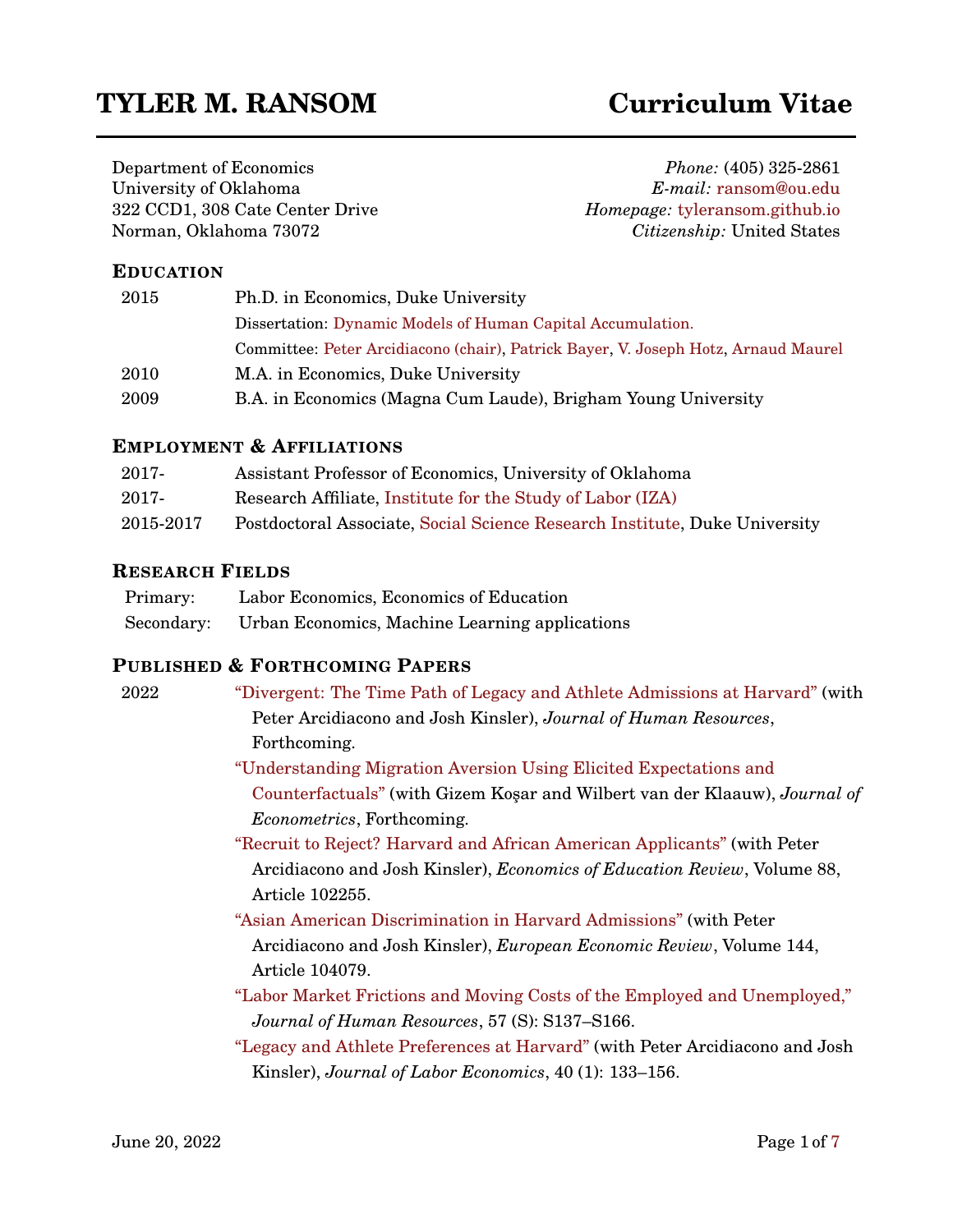| 2021 | "Changes across Cohorts in Wage Returns to Schooling and Early Work             |
|------|---------------------------------------------------------------------------------|
|      | Experiences" (with Jared Ashworth, V. Joseph Hotz and Arnaud Maurel),           |
|      | Journal of Labor Economics, 39 (4): 931-964.                                    |
|      | "Selective Migration, Occupational Choice, and the Wage Returns to College      |
|      | Majors," Annals of Economics & Statistics, No. 142: 45-110.                     |
|      | "Learning during the COVID-19 pandemic: It is not who you teach, but how you    |
|      | teach" (with George Orlov, Douglas McKee, James Berry, Austin Boyle,            |
|      | Thomas J. DiCiccio, Alex Rees-Jones, and Jörg Stoye), Economics Letters,        |
|      | Volume 202, Article 109812.                                                     |
|      | "Do Foreigners Crowd Natives out of STEM Degrees and Occupations? Evidence      |
|      | from the U.S. Immigration Act of 1990" (with John V. Winters), ILR Review, 74   |
|      | $(2): 321 - 351.$                                                               |
| 2020 | "Affirmative Action, Transparency, and the SFFA v. Harvard Case" (with Peter    |
|      | Arcidiacono and Josh Kinsler), The University of Chicago Law Review Online,     |
|      | October 2020. (Not peer-reviewed)                                               |
| 2019 | "Has the College Wage Premium Continued to Rise? Evidence from Multiple         |
|      | U.S. Surveys" (with Jared Ashworth), Economics of Education Review, 69 (1):     |
|      | 149-154.                                                                        |
| 2018 | "Do High School Sports Build or Reveal Character? Bounding Causal Estimates     |
|      | of Sports Participation" (with Michael R Ransom), <i>Economics of Education</i> |
|      | <i>Review</i> , 64 (1): 75–89.                                                  |
|      |                                                                                 |

#### **PAPERS UNDER REVISION TO RESUBMIT**

["College Attrition and the Dynamics of Information Revelation"](http://www.nber.org/papers/w22325) (with Peter Arcidiacono, Esteban Aucejo, and Arnaud Maurel), **R & R** *Journal of Political Economy*

"Back to the Drawing Board: A Critical Review of Instrumental Variables in Leadership Studies" (with Nicolas Bastardoz, Tom Kelemen, Michael Matthews, Samuel Matthews and Gwendolin Sajons), **Revised & Resubmitted,** *The Leadership Quarterly*

#### **WORKING PAPERS**

["What the Students for Fair Admissions Cases Reveal About Racial Preferences"](https://tyleransom.github.io/research/racialpref.pdf) (with Peter Arcidiacono and Josh Kinsler), *Under Review*

## **WORKS IN PROGRESS**

"The Role of Supply and Demand Factors in Explaining the Migration of College Majors" (with Joel McGuire)

"Beating the Heat: Temperature and Spatial Reallocation over the Long Run" (with Christos Makridis)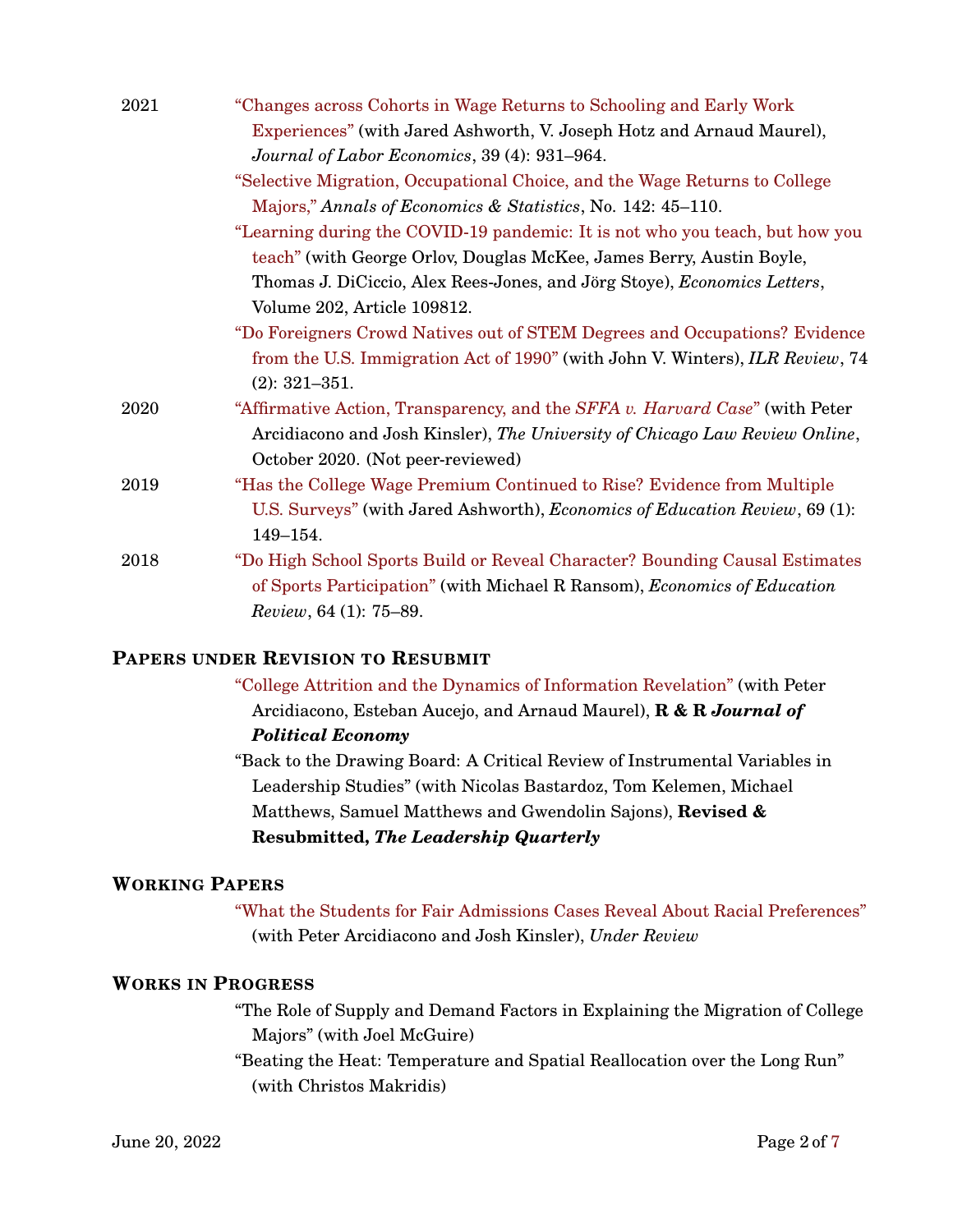#### **WORKS IN PROGRESS (CONTINUED)**

- "Minorities in STEM: The Role of Ability Revelation" (with Nick Huntington-Klein)
- "Learning about College Football Team Quality in the Presence of Endogenous Effort" (with Patrick Coate and Logan Schoonover)
- "What is the Role of College Athletics? An Analysis of the Population of NCAA Athletes"

## **POLICY WRITINGS**

| 2021 | "Amherst Is Dropping Legacy Admissions. Why Other Universities Aren't."        |
|------|--------------------------------------------------------------------------------|
|      | (with Peter Arcidiacono and Josh Kinsler), Barron's, 2 Nov 2021                |
| 2020 | "Assessing the Effect of Online Instruction on University Students' Learning"  |
|      | (with George Orlov and Douglas McKee), IZA World of Labor, 21 Dec 2020         |
|      | "Want to Make Your College Degree Count? Here's Where to Live",                |
|      | RealClearEducation, 1 June 2020                                                |
|      | "Assessing the Recruiting Practices of Elite Universities: The Case of Harvard |
|      | and African Americans" (with Peter Arcidiacono and Josh Kinsler), VoxEU, 22    |
|      | January 2020                                                                   |
| 2018 | "Changes across Cohorts in Wage Returns to Schooling and Early Work"           |
|      | Experiences" (with Jared Ashworth, V. Joseph Hotz, and Arnaud Maurel),         |
|      | VoxEU, 14 April 2018                                                           |

## **RECENT CONFERENCE & SEMINAR PRESENTATIONS**

| * indicates virtual presentation |                                                                                                                  |  |
|----------------------------------|------------------------------------------------------------------------------------------------------------------|--|
| 2021-2022                        | Tulane University, University of Dayton*, Hitotsubashi University*                                               |  |
| 2020-2021                        | Ohio State University <sup>*</sup> , University of Rochester <sup>*</sup> , University of Memphis <sup>*</sup> , |  |
|                                  | SOLE*, IZA Workshop on Climate Change and Labor Markets*                                                         |  |
| 2019–2020                        | Bank of Italy Migration Workshop (Rome), APPAM (Denver)                                                          |  |
| 2018-2019                        | Monopsony in Labor Markets conference (Sundance, Utah), AEA (Atlanta,                                            |  |
|                                  | discussant), University of Oregon                                                                                |  |
| 2017-2018                        | OU Arts & Sciences Research Discussion Series, Arizona State University,                                         |  |
|                                  | WEAI (Vancouver, BC)                                                                                             |  |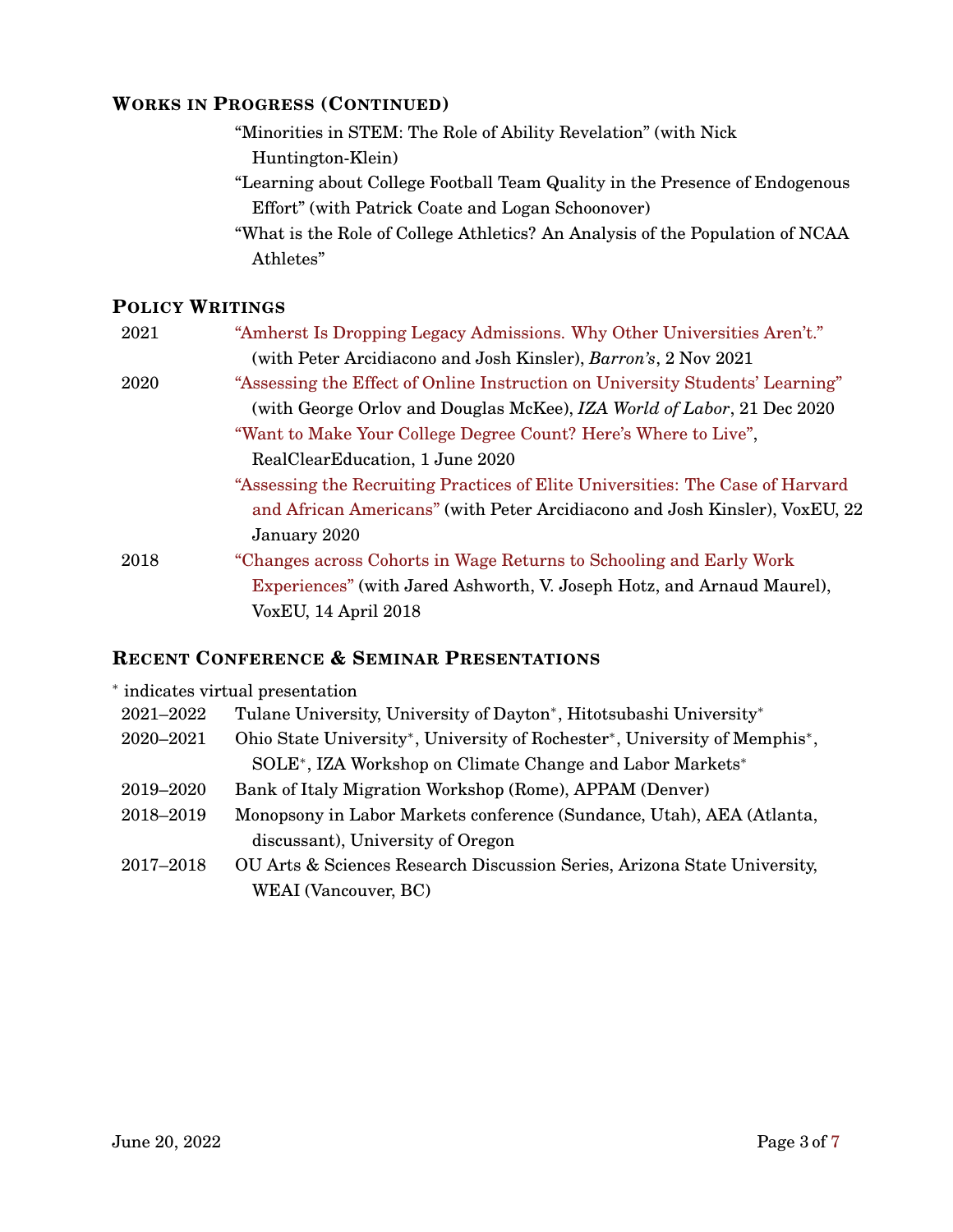# **TEACHING EXPERIENCE**

| Oklahoma | Econometrics III (PhD)                                                  |
|----------|-------------------------------------------------------------------------|
|          | Econometric Analysis (undergraduate)                                    |
|          | Data Science for Economists (Master's)                                  |
|          | Economics of Education (undergraduate)                                  |
| Duke     | Foundations of Matlab (PhD, field course)                               |
|          | Causal Inference for Data Scientists (co-developer, with eBay DataLabs) |
|          | Introduction to Julia (workshop)                                        |
|          | SSRI Education & Human Development seminar (co-instructor)              |

## **FELLOWSHIPS & AWARDS**

| 2022      | OU Dodge Family College of Arts & Sciences Irene Rothbaum Outstanding       |
|-----------|-----------------------------------------------------------------------------|
|           | <b>Assistant Professor Award</b>                                            |
| 2019      | <b>OU</b> Presidential International Travel Fellowship                      |
| 2018      | OU Dodge Family College of Arts & Sciences Junior Faculty Summer Fellowship |
| 2012-2015 | Triangle Census Research Fellowship                                         |

# **MEDIA APPEARANCES**

| 2022 | "Record Gas Prices Have Lawn Care Pros Scrambling" by Jeff Herman,              |
|------|---------------------------------------------------------------------------------|
|      | LawnStarter, 19 May 2022                                                        |
|      | "Fact-checking Rep. Jamaal Bowman on legacy admissions, affirmative action"     |
|      | by Elizabeth Egan and Marnique O. Panepento, <i>PolitiFact</i> , 7 Mar 2022     |
|      | "Should elite higher education institutions end favorable admissions practices  |
|      | for children of alumni?" by Stephanie Hughes, Marketplace.org, 18 Feb 2022      |
| 2021 | "Colorado leads the way in closing the door on legacy admission at public       |
|      | universities" by Jon Marcus, Washington Post, 16 July 2021                      |
| 2020 | "OU community talks student loan debt, presidential candidates' plans to help"  |
|      | by Beth Wallis, OU Daily, 6 April 2020                                          |
| 2019 | Numerous appearances in major media outlets (e.g. The Economist, The New        |
|      | York Times, Slate, The Atlantic)                                                |
| 2018 | "Students who hold jobs during college earn more money after they graduate," by |
|      | Jillian Berman, MarketWatch, 3 January 2018                                     |
|      | "Does Participation in High School Sports Predict Long Term Outcomes?" by       |
|      | LRN Media, 10 January 2018                                                      |
|      | "OU economics professor suggests stock market drop not a concern yet," by       |
|      | Sierra Rains, OU Daily, 6 February 2018                                         |
|      | "Unemployment rate declining in Oklahoma," interview with KGOU Radio, 27        |
|      | February 2018                                                                   |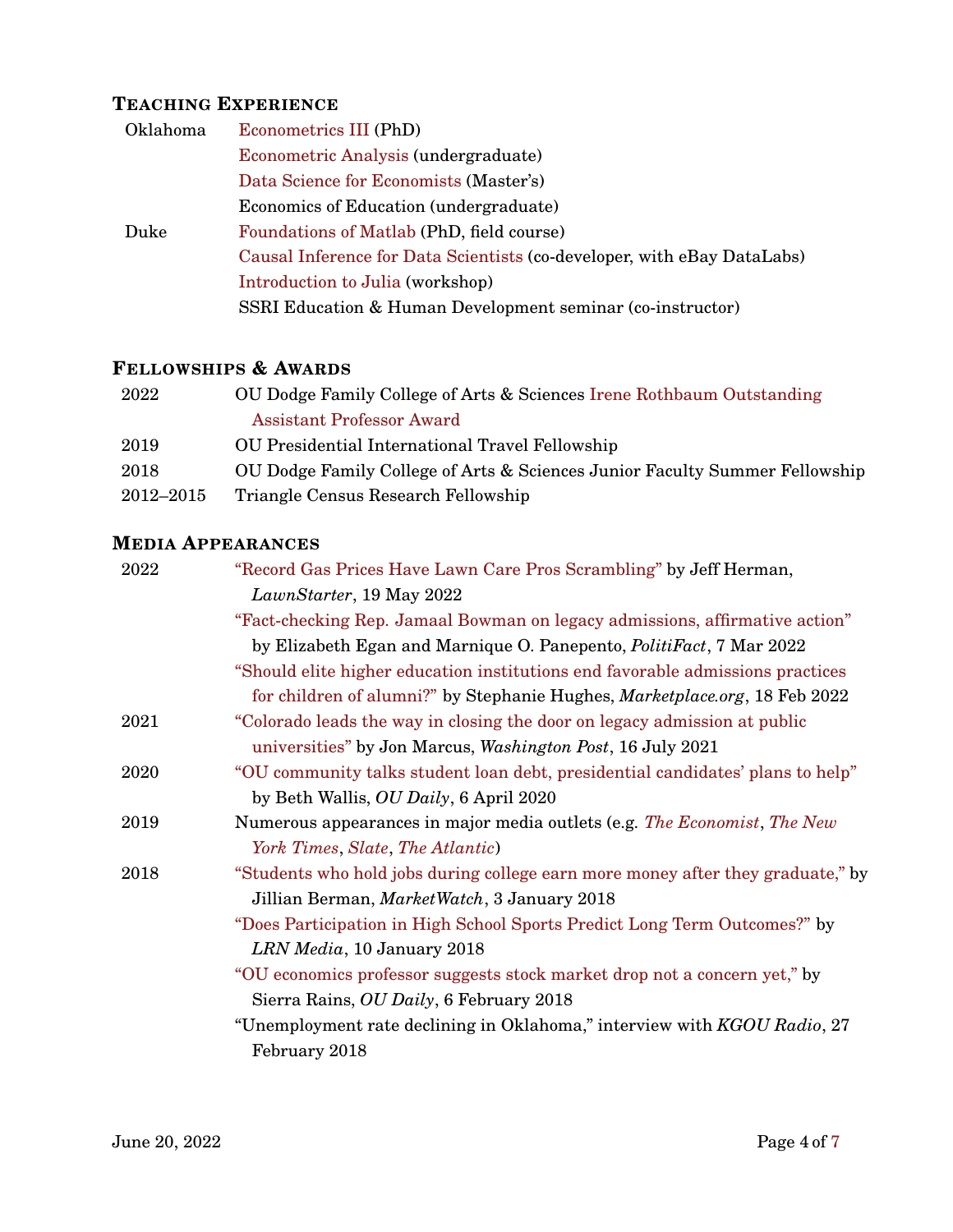# "State Question 801 gives Oklahomans chance to vote on property taxes used for school funding," by Sierra Rains-Moad, *OU Daily*, 2 November 2018

#### **STUDENT ADVISING**

(Initial placement in parentheses)

| <b>PhD</b> Thesis | Gabe Lebovich (2022)                            |
|-------------------|-------------------------------------------------|
| Co-Chair          |                                                 |
| <b>PhD</b> Thesis | Cheng Ma $(2022)$                               |
| Committee         | Brent Norwood (2020; Oklahoma State University) |
|                   | Chen Xu (2020; St. Edward's University)         |
| <b>MA</b> Thesis  | Josie Pruett (2022)                             |
|                   | Carson Schlittler (2022)                        |
|                   | Luke Denton (2022)                              |
|                   | Ethan Maddy (2022)                              |
|                   | Leah Pomerantz (2022)                           |
|                   | Ningjing Gao (2021)                             |
|                   | Hunter McCans (2021)                            |
|                   | Natalie Cook (2021)                             |
|                   | Orin Imtiaz (2021; Deloitte)                    |
|                   | Grant Naberhaus (2021; Ernst & Young)           |
|                   | <b>Katy Yut (2021)</b>                          |
|                   | Emma Reinsch (2021; OU Econ PhD)                |
|                   | Joe Ezzell (2020)                               |
|                   | Sam Quick (2020; Ovintiv)                       |
|                   | Conrad Polkosnik (2020; Schlumberger)           |
|                   | Binyue Ling (2020)                              |
|                   | Jiongliang Tao (2019)                           |
|                   | Alex Hinshaw (2019; SMU Law)                    |
|                   | Alexandra Penner (2018; MSCI)                   |
|                   | Joel McGuire (2018; Colorado St. Econ PhD)      |
|                   | Alex Nongard (2018; City of Tulsa)              |
|                   | Jordan Hoehne (2018; Oseberg)                   |
|                   | Donald Li (2018)                                |
| <b>BA Honors</b>  | Max Geizsler (2022)                             |
|                   | Leah Pomerantz (2022)                           |
|                   | Ethan Maddy (2022)                              |
|                   | Logesh Balaguru (2021)                          |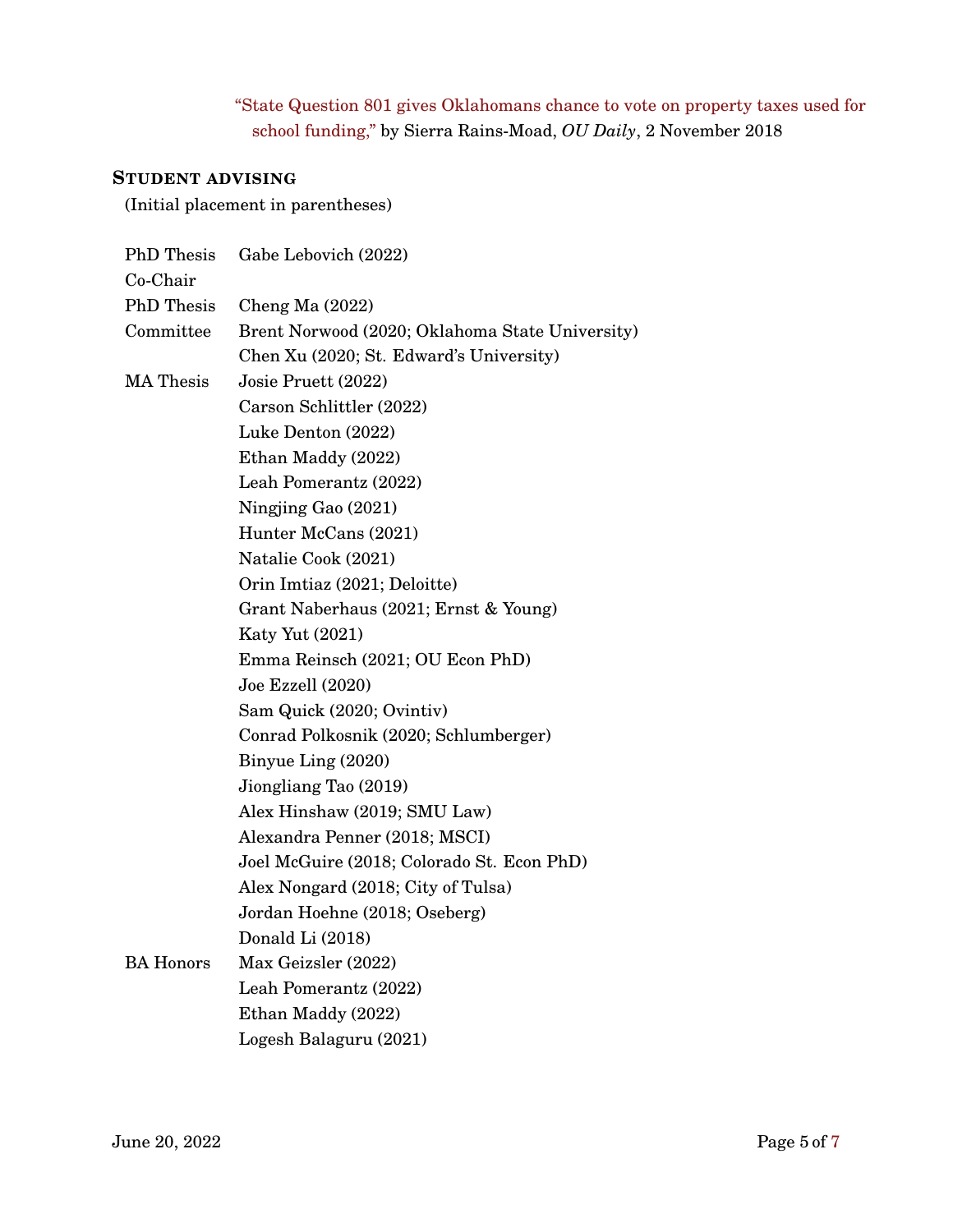| <b>BA Honors</b> | <b>Austin Parker (2021)</b>                          |
|------------------|------------------------------------------------------|
|                  | Liam Ferrer (2021; WashU Law)                        |
|                  | Ryan Mealister (2021)                                |
|                  | Logan Schoonover (2020; Goldman Sachs)               |
|                  | Katie King (2020; Vanderbilt Nursing MA)             |
|                  | Joey Herrera (2020; Texas Econ MA)                   |
|                  | Stephanie Jansson (2020; Biostatistics PhD)          |
|                  | Alex Hinshaw (2019; SMU Law)                         |
|                  | Alexander Stubblefield (2019; Michigan St. Econ PhD) |
|                  | Parker Strubhar (2019; Georgetown Communications MA) |
|                  | Will Milam (2018; SMU Law)                           |
| H&ES             | Blake Buchman (2022)                                 |
| <b>MA</b> Thesis | Megan Yarberry (2021)                                |
|                  | Joe Castiglione, Jr. (2021)                          |
| McNair           | Joey Herrera (2020; Texas Econ MA)                   |
| Scholarship      |                                                      |

## **SKILLS**

| Coding      | Matlab, Stata, R, Julia, LAFX, Shell/Bash, SLURM, Git                  |
|-------------|------------------------------------------------------------------------|
| Expertise:  |                                                                        |
| Coding      | SAS, Qualtrics, HTML, SQL, Python, Hadoop, Spark                       |
| Experience: |                                                                        |
| Security    | Special Sworn Status (US Census Bureau)                                |
| Clearance:  |                                                                        |
|             | Certification: Certificate in College Teaching (Duke University, 2015) |
| Languages:  | English (native), Japanese (advanced)                                  |